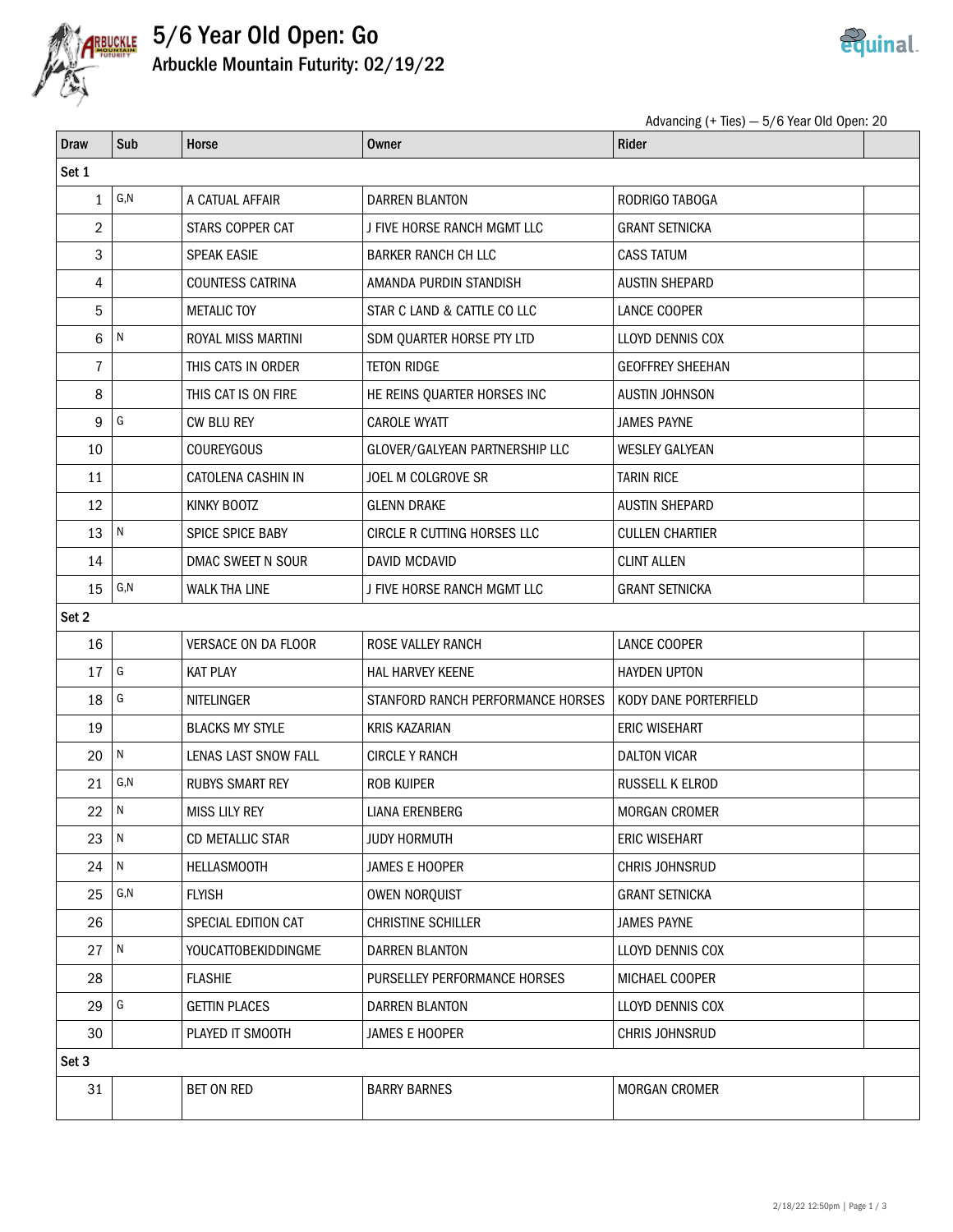

## 5/6 Year Old Open: Go Arbuckle Mountain Futurity: 02/19/22



| <b>Draw</b> | Sub        | Horse                     | <b>Owner</b>                                                   | <b>Rider</b>            |  |  |
|-------------|------------|---------------------------|----------------------------------------------------------------|-------------------------|--|--|
| 32          |            | <b>METALLIC LIBERTY</b>   | <b>TIM PLATE</b>                                               | <b>ERIC WISEHART</b>    |  |  |
| 33          | G          | <b>WEST END CAT</b>       | SWEET BLESSINGS RANCH, LLC                                     | <b>JONATHAN ROGERS</b>  |  |  |
| 34          | G          | <b>CHATY CATTY</b>        | <b>GREGORY S WILLIAMSON</b>                                    | <b>JAMES PAYNE</b>      |  |  |
| 35          |            | <b>IREYDESCENT</b>        | <b>TETON RIDGE</b>                                             | <b>GEOFFREY SHEEHAN</b> |  |  |
| 36          |            | SPECIAL NU LADY           | <b>CORKSCREW RANCH</b>                                         | PHILIP L HANSON         |  |  |
| 37          | G          | METALLIC MYSTIFIED        | ROCKING P RANCH LLC                                            | <b>JESSE LENNOX</b>     |  |  |
| 38          |            | <b>CINCA CAT</b>          | PLANTATION FARMS LLC                                           | <b>ADAN BANUELOS</b>    |  |  |
| 39          |            | PINK METALLIC             | ANDERSON CATTLE CO                                             | R L CHARTIER            |  |  |
| 40          |            | MISS BLU BOON             | KATHLEEN MOORE                                                 | LLOYD DENNIS COX        |  |  |
| 41          |            | PRINCESSES RULE           | RIO ROCA LAND & CATTLE CO                                      | <b>GRANT SETNICKA</b>   |  |  |
| 42          |            | CD HICAPOO 17             | PATTILLO CUTTING HORSES LLC                                    | <b>CULLEN CHARTIER</b>  |  |  |
| 43          |            | TIMELESS LIL CAT          | JOEL M COLGROVE SR                                             | <b>TARIN RICE</b>       |  |  |
| 44          | N          | ALICES FAST CAT           | <b>TAMMY VALLEY</b>                                            | <b>MORGAN CROMER</b>    |  |  |
| 45          | G          | <b>BUGATTII</b>           | SMF CUTTING HORSES LLC                                         | <b>WESLEY GALYEAN</b>   |  |  |
| 46          |            | <b>BABES SMART CAT</b>    | COWS & HORSES ETC                                              | <b>TATUM RICE</b>       |  |  |
| Set 4       |            |                           |                                                                |                         |  |  |
| 47          |            | <b>COUNTIN HOT CHECKS</b> | <b>JAMIE LYNN HILL</b>                                         | <b>JAIME SNIDER</b>     |  |  |
| 48          | G          | <b>TWISE BAKED</b>        | <b>STEVE E MARTIN</b>                                          | <b>CULLEN CHARTIER</b>  |  |  |
| 49          |            | STOLE A KISS              | KATHLEEN MOORE                                                 | <b>JAMES PAYNE</b>      |  |  |
| 50          |            | STYLIN ROCKETTE           | <b>JOHN MCCLAREN</b>                                           | <b>R L CHARTIER</b>     |  |  |
| 51          |            | <b>GINGERSNAPS</b>        | 7 R RANCH LLC                                                  | <b>MORGAN CROMER</b>    |  |  |
| 52          |            | PRF EXCEED                | <b>DAVE SHEEN</b>                                              | <b>GAVIN M JORDAN</b>   |  |  |
| 53          |            | METALLIC IS MYCHOICE      | <b>CHARLES BURGER</b>                                          | STEVE MICHAEL OEHLHOF   |  |  |
| 54          | G          | <b>TALKIN REYCY</b>       | <b>MARK SENN</b>                                               | <b>CULLEN CHARTIER</b>  |  |  |
| 55          | $\sqrt{N}$ | LIMITS BY EIGHT           | BOSQUE RANCH PERFORMANCE HORSES AND<br>BOSQUE RANCH EVENTS LLC | <b>GEOFFREY SHEEHAN</b> |  |  |
| 56          | N          | ROYALLY METALLIC          | ROXANNE KOEPSELL                                               | <b>TODD BERGEN</b>      |  |  |
| 57          |            | HOTTISH IN HAVANA         | WOLF/GALYEAN PARTNERSHIP                                       | <b>BEAU GALYEAN</b>     |  |  |
| 58          |            | <b>SANCTUS</b>            | <b>SCOTT DURHAM</b>                                            | <b>ADAN BANUELOS</b>    |  |  |
| 59          | G          | ONE EXOTIC CAT            | <b>GCH LAND &amp; CATTLE CO</b>                                | <b>CHRIS BATES</b>      |  |  |
| 60          | G          | DMAC OPEN CARRY           | DAVID MCDAVID                                                  | <b>CLINT ALLEN</b>      |  |  |
| 61          | G          | CALIENTEE                 | CIRCLE R CUTTING HORSES LLC                                    | <b>CULLEN CHARTIER</b>  |  |  |
| 62          |            | <b>CINCA METALLIC</b>     | ROCKING P RANCH LLC                                            | <b>JESSE LENNOX</b>     |  |  |
| Set 5       |            |                           |                                                                |                         |  |  |
| 63          |            | MY BOON AND STARS         | <b>JIM HAWORTH</b>                                             | <b>CARA BREWER</b>      |  |  |